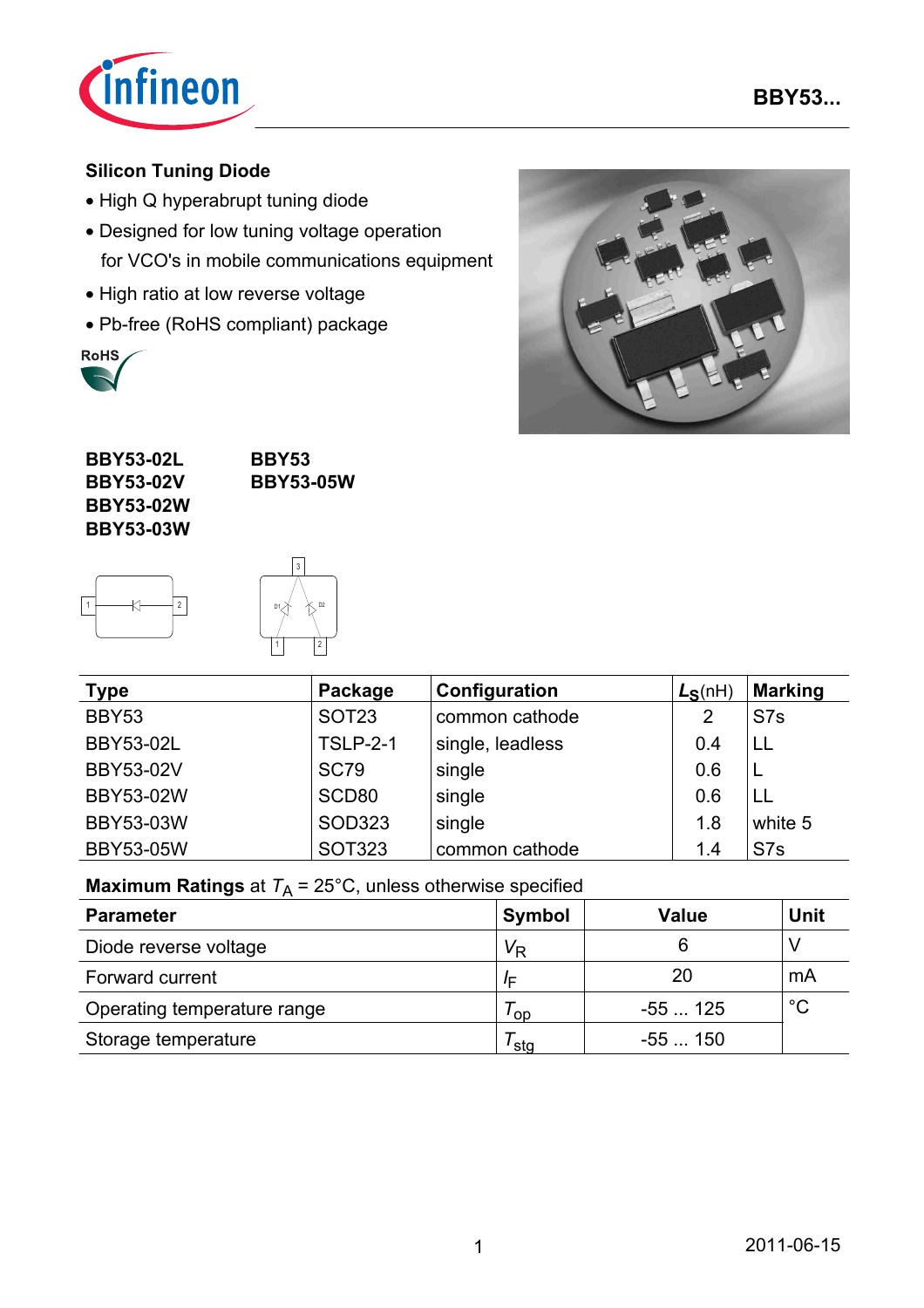

| <b>Parameter</b>                       | <b>Symbol</b>   | <b>Values</b> |      |      | <b>Unit</b>    |  |  |
|----------------------------------------|-----------------|---------------|------|------|----------------|--|--|
|                                        |                 | min.          | typ. | max. |                |  |  |
| <b>DC Characteristics</b>              |                 |               |      |      |                |  |  |
| Reverse current                        | $\sqrt{R}$      |               |      |      | nA             |  |  |
| $V_{\rm R}$ = 4 V                      |                 |               |      | 10   |                |  |  |
| $V_{\rm R}$ = 4 V, $T_{\rm A}$ = 85 °C |                 |               |      | 200  |                |  |  |
| <b>AC Characteristics</b>              |                 |               |      |      |                |  |  |
| Diode capacitance                      | $C_T$           |               |      |      | pF             |  |  |
| $V_{\rm R}$ = 1 V, f = 1 MHz           |                 | 4.8           | 5.3  | 5.8  |                |  |  |
| $V_{\rm R}$ = 3 V, $f$ = 1 MHz         |                 | 1.85          | 2.4  | 3.1  |                |  |  |
| Capacitance ratio                      | $C_{T1}/C_{T3}$ | 1.8           | 2.2  | 2.6  | $\blacksquare$ |  |  |
| $V_R$ = 1 V, $V_R$ = 3 V, $f$ = 1 MHz  |                 |               |      |      |                |  |  |
| Series resistance                      | $r_S$           |               | 0.47 |      | $\Omega$       |  |  |
| $V_R$ = 1 V, $f$ = 1 GHz               |                 |               |      |      |                |  |  |

# **Electrical Characteristics** at  $T_A = 25^\circ \text{C}$ , unless otherwise specified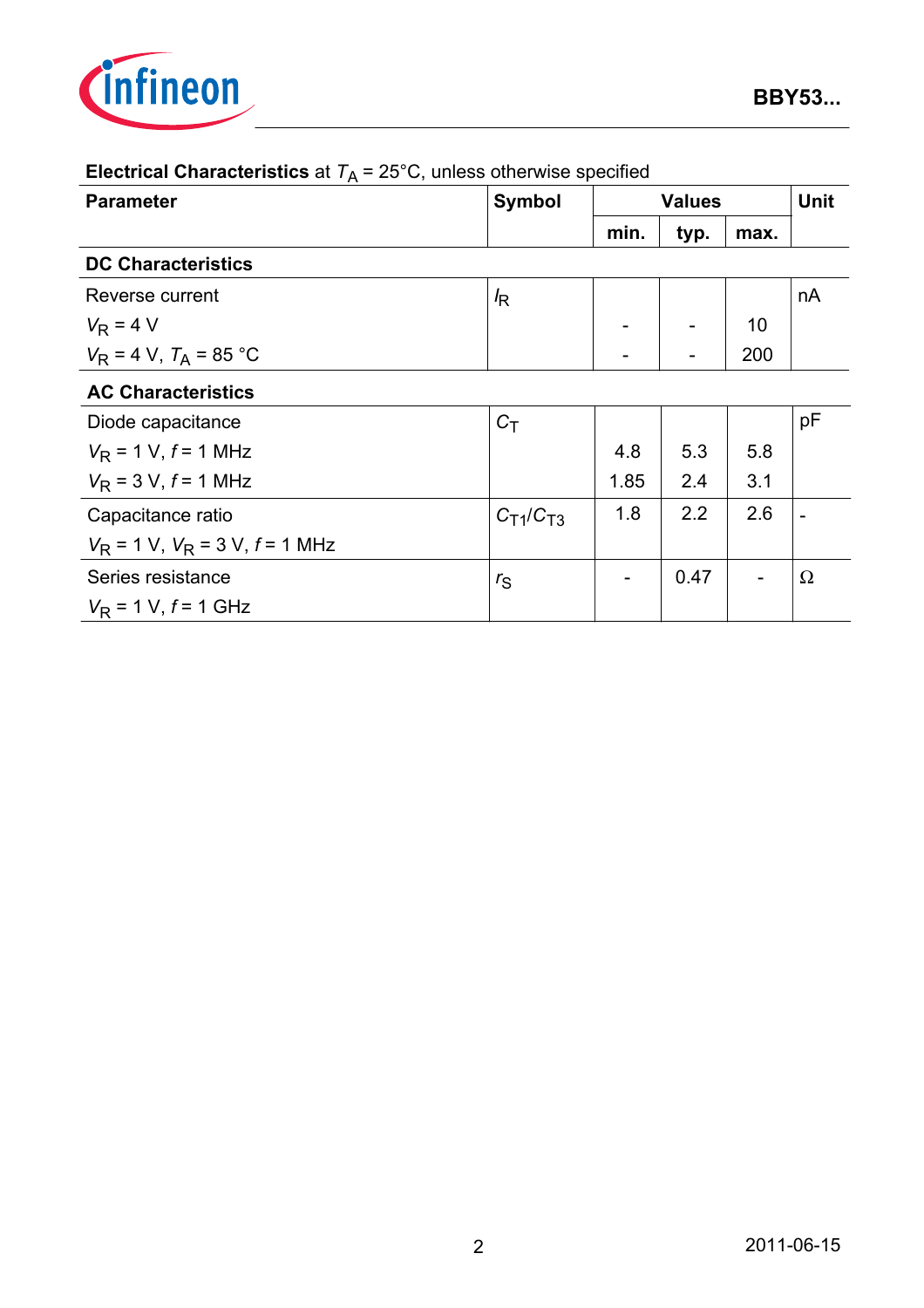

# **Diode capacitance**  $C_T = f(V_R)$

 $f = 1$ MHz



# **Temperature coefficient of the diode**

**capacitance**  $TC_C = f(V_R)$ 



## **Capacitance change**  $\Delta C = f(T_A)$

*f* = 1 MHz

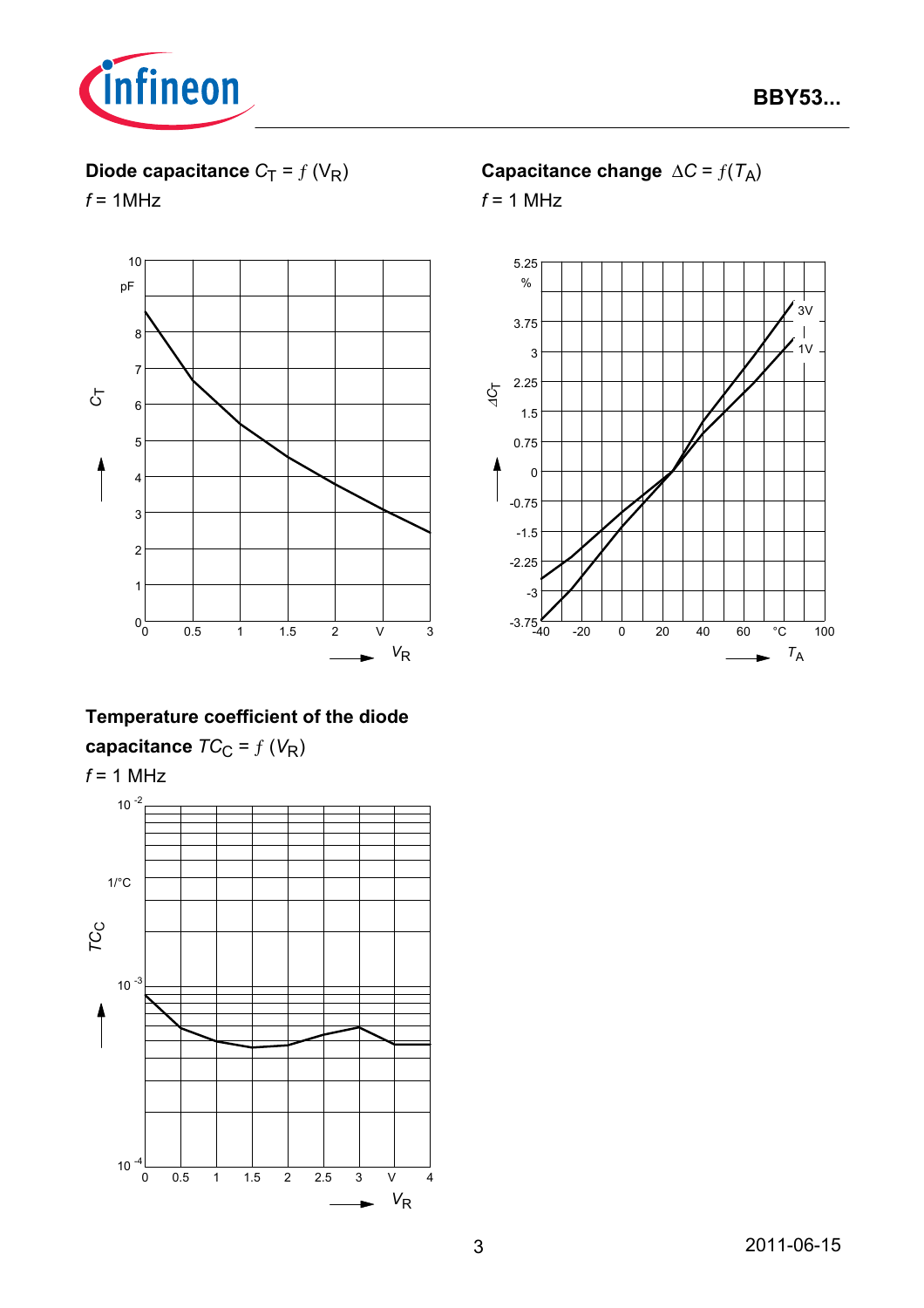

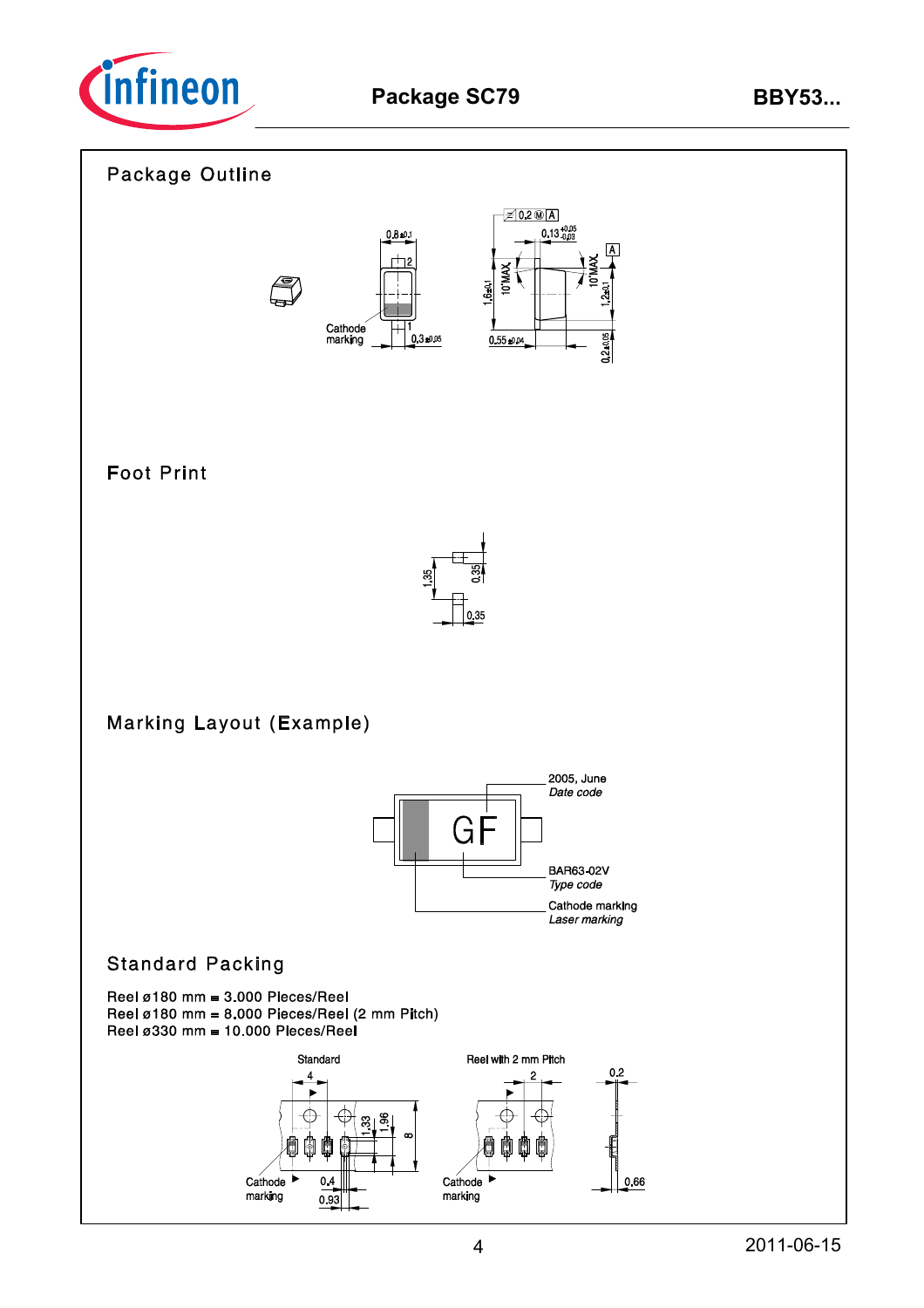

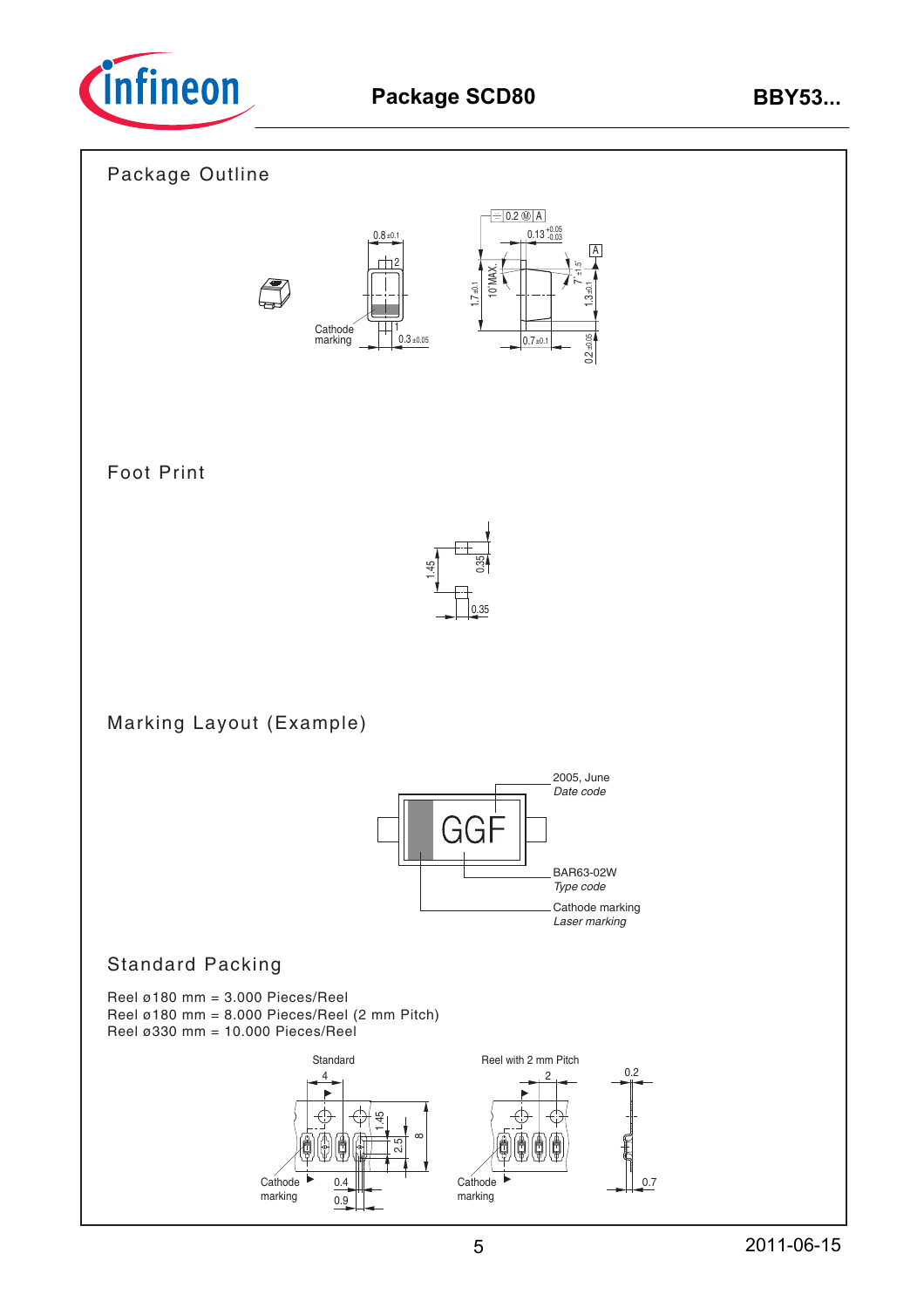

### Date Code marking for discrete packages with one digit (SCD80, SC79, SC751)) CES-Code

| Month | 2003         | 2004 | 2005 | 2006           | 2007         | 2008   | 2009 | 2010           | 2011 | 2012                      | 2013 | 2014           |
|-------|--------------|------|------|----------------|--------------|--------|------|----------------|------|---------------------------|------|----------------|
| 01    | a            | р    | Α    | $\mathsf{P}$   | a            | р      | A    | $\mathsf{P}$   | a    | p                         | Α    | P              |
| 02    | b            | q    | B    | Q              | $\mathsf b$  | q      | B    | Q              | b    | q                         | B    | Q              |
| 03    | C            | r    | С    | R              | C            | r      | C    | R              | C    | r                         | C    | R              |
| 04    | d            | s    | D    | S              | d            | s      | D    | S              | d    | s                         | D    | $\mathbb S$    |
| 05    | e            | t    | E    | T.             | e            | t      | E    | T.             | e    | t                         | Ε    | T.             |
| 06    | $\mathsf{f}$ | u    | F    | U              | $\mathsf{f}$ | u      | F    | U              | f    | u                         | F    | U              |
| 07    | g            | V    | G    | $\vee$         | g            | $\vee$ | G    | V              | g    | $\vee$                    | G    | $\vee$         |
| 08    | h            | X    | Н    | X              | h            | X      | H    | X              | h    | $\boldsymbol{\mathsf{x}}$ | Н    | X              |
| 09    |              | У    | J    | Y              |              | y      | J    | Y              |      | У                         | J    | Y              |
| 10    | k            | Z    | Κ    | Ζ              | k            | Z      | K    | Z              | k    | Z                         | K    | Ζ              |
| 11    |              | 2    |      | $\overline{4}$ |              | 2      | L    | $\overline{4}$ |      | 2                         | L    | $\overline{4}$ |
| 12    | n            | 3    | N    | 5              | n            | 3      | N    | 5              | n    | 3                         | N    | 5              |

1) New Marking Layout for SC75, implemented at October 2005.

.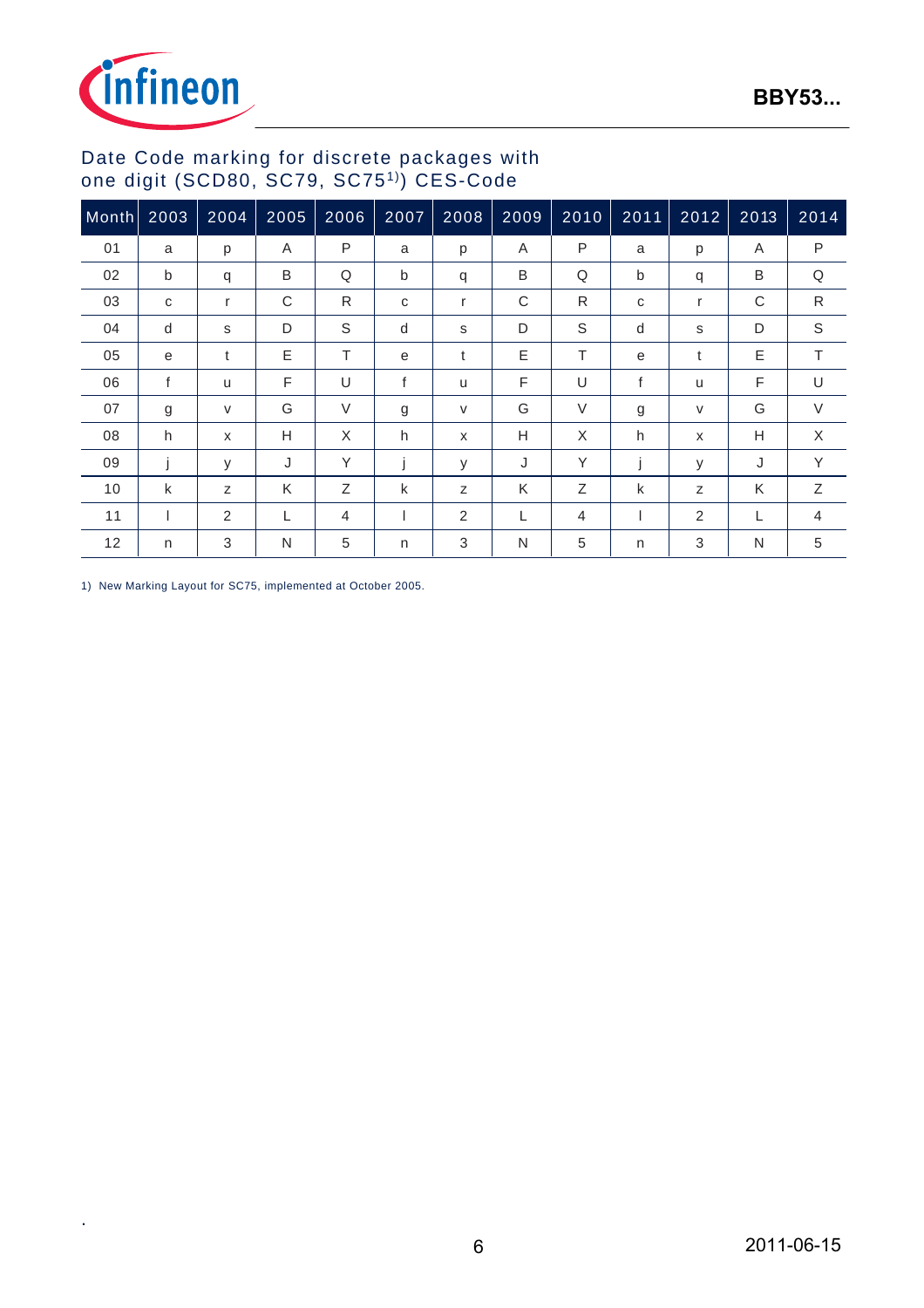

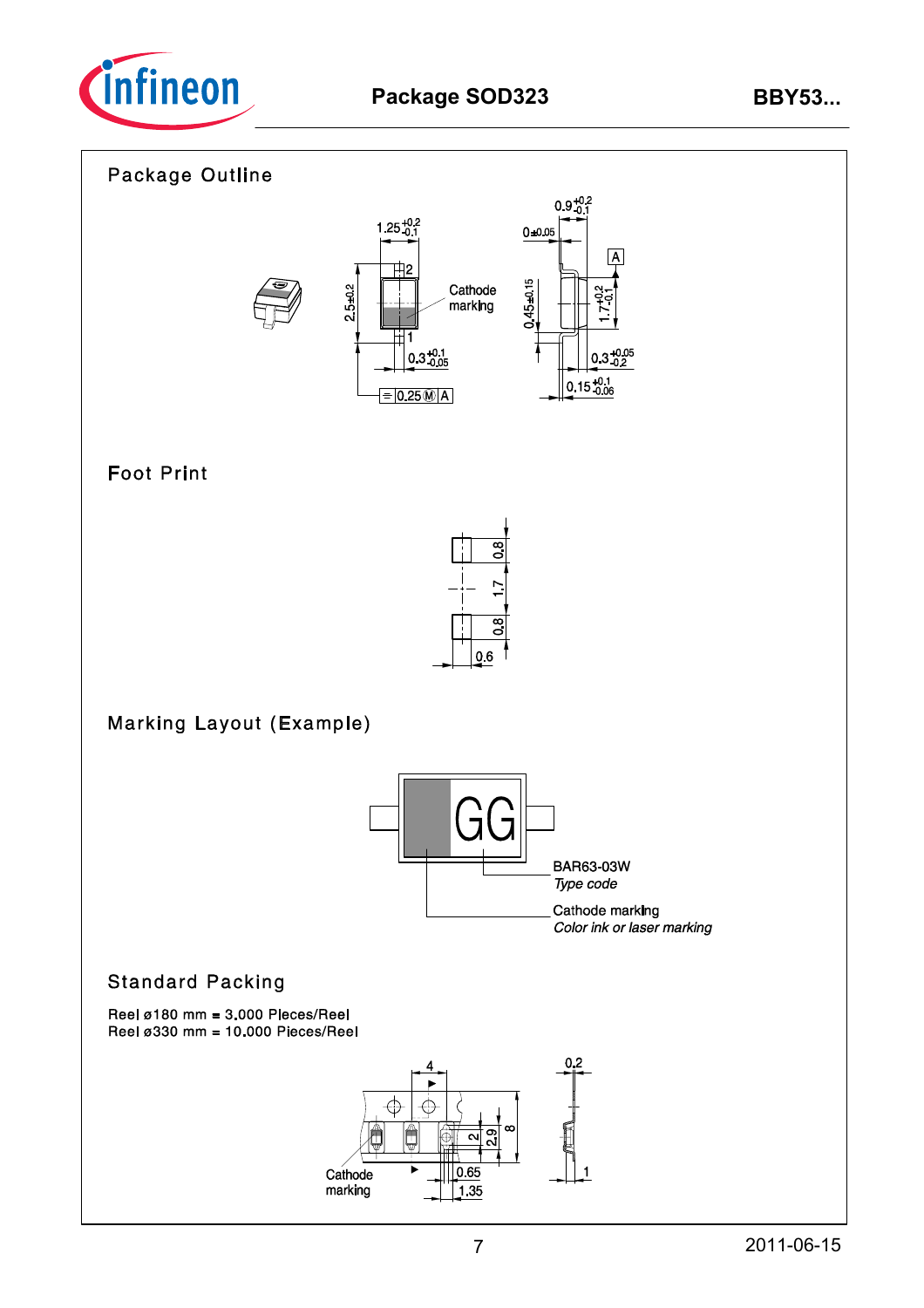

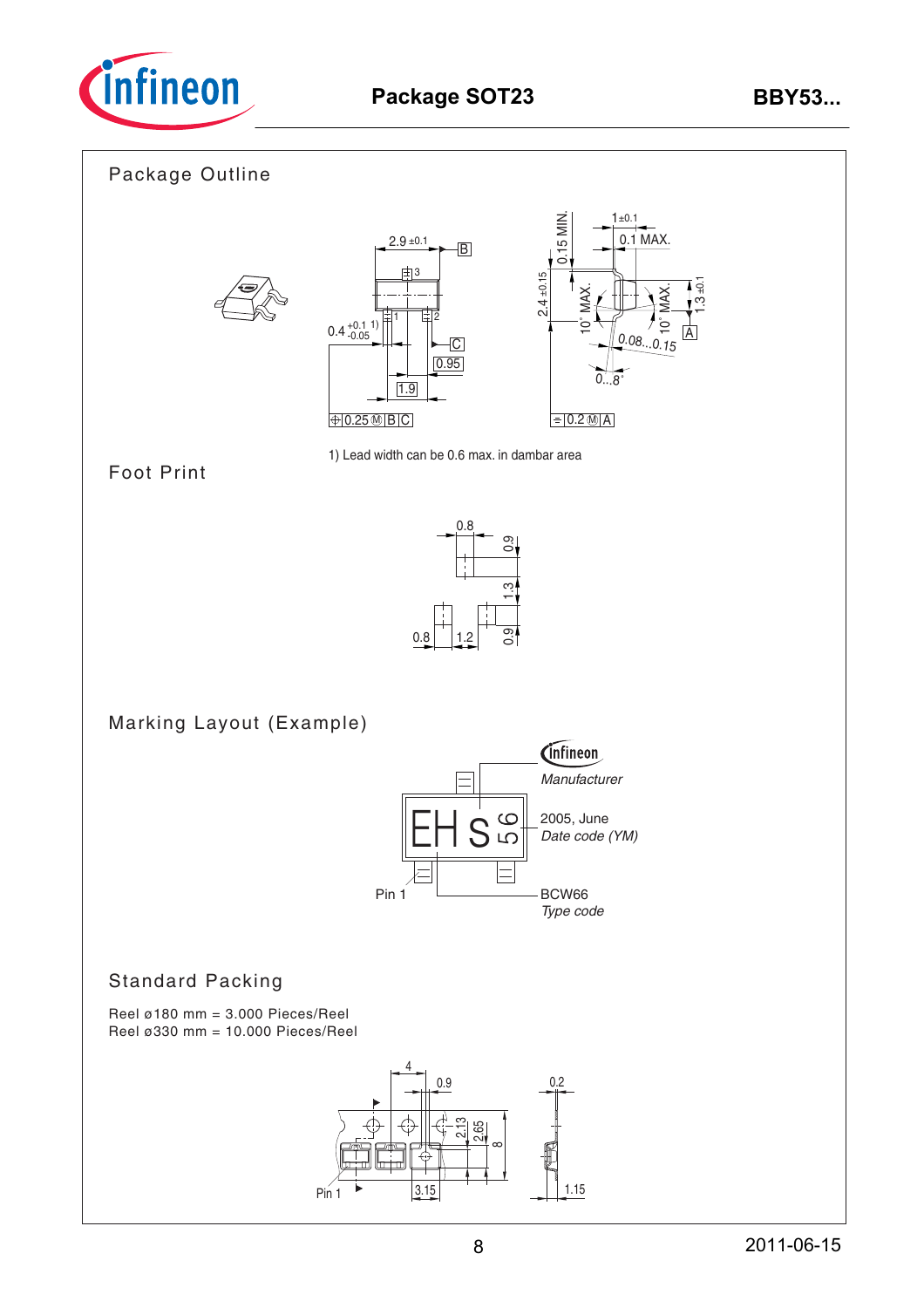

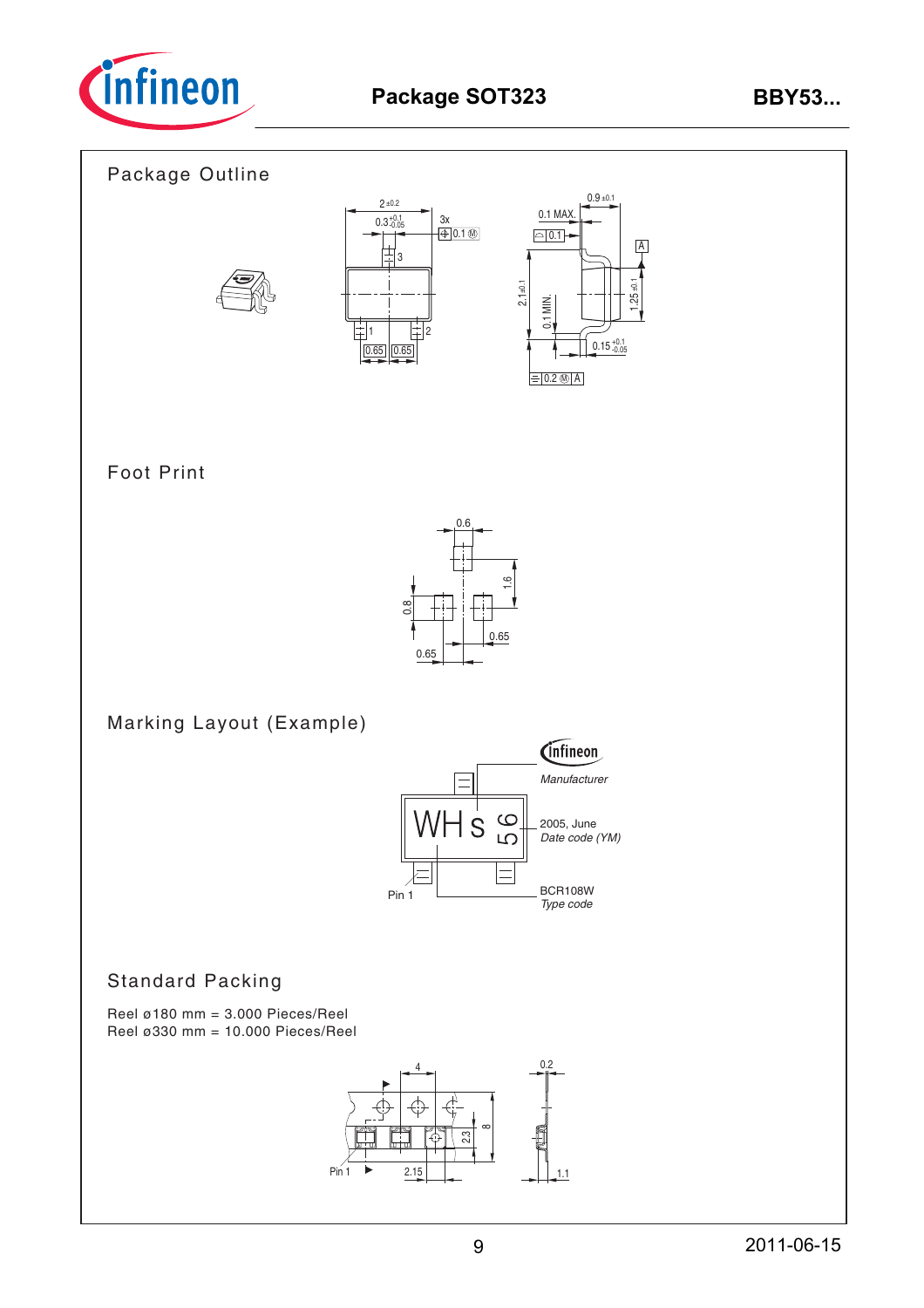



# **Foot Print**

For board assembly information please refer to Infineon website "Packages"





Copper Solder mask

# **Marking Layout (Example)**



### **Standard Packing**

Reel  $\varnothing$ 180 mm = 15.000 Pieces/Reel Reel ø330 mm = 50.000 Pieces/Reel (optional)